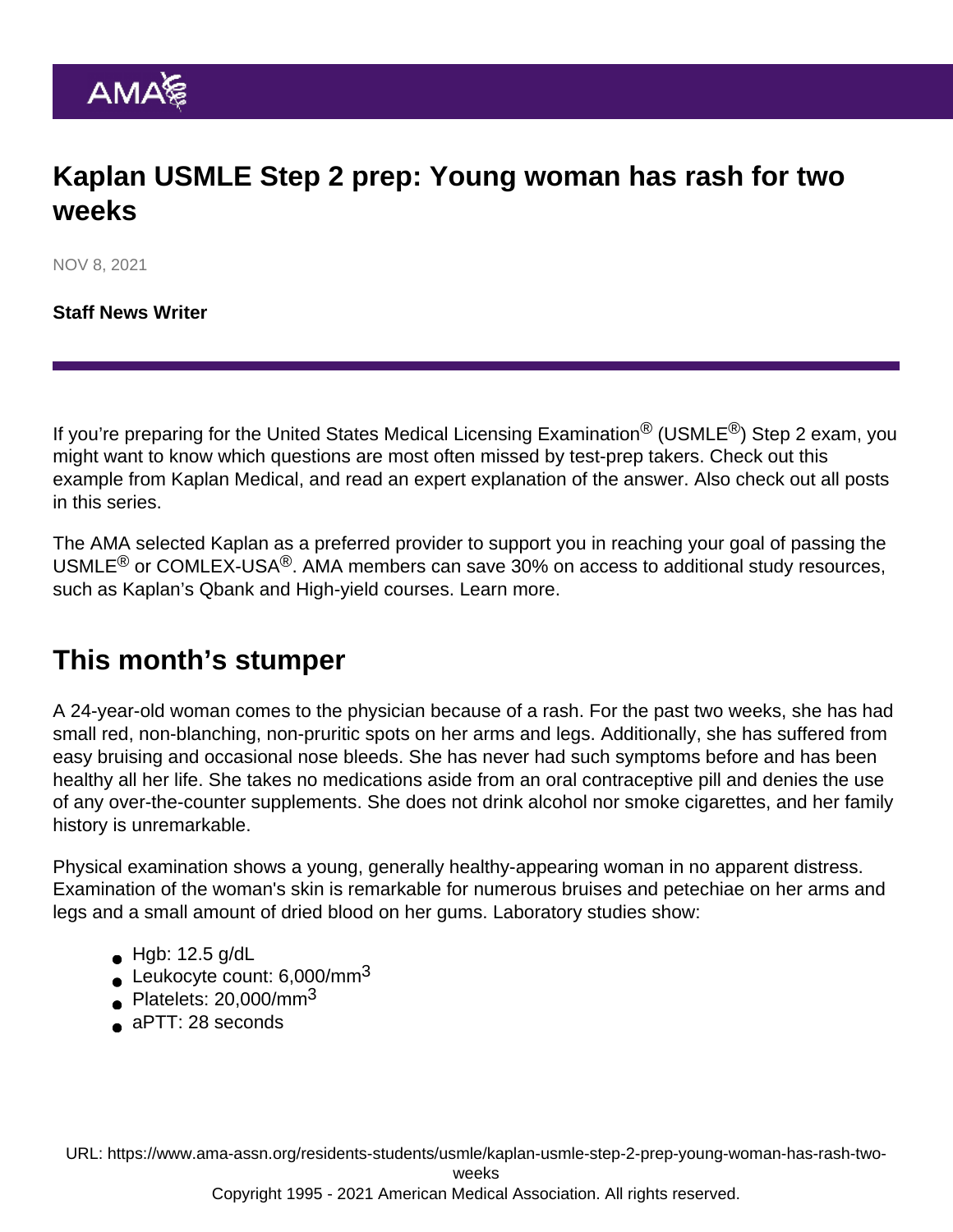PT: 13 seconds

Peripheral blood smear, basic chemistries and electrolytes, and tests of liver function are unremarkable.

Which of the following findings would be expected on a bone marrow biopsy?

- A. Hypercellularity and fibrosis.
- B. Increased platelet production (megakaryocytes).
- C. Myeloid cell hypercellularity.
- D. Normal findings.
- E. Proliferation of lymphocyte precursors.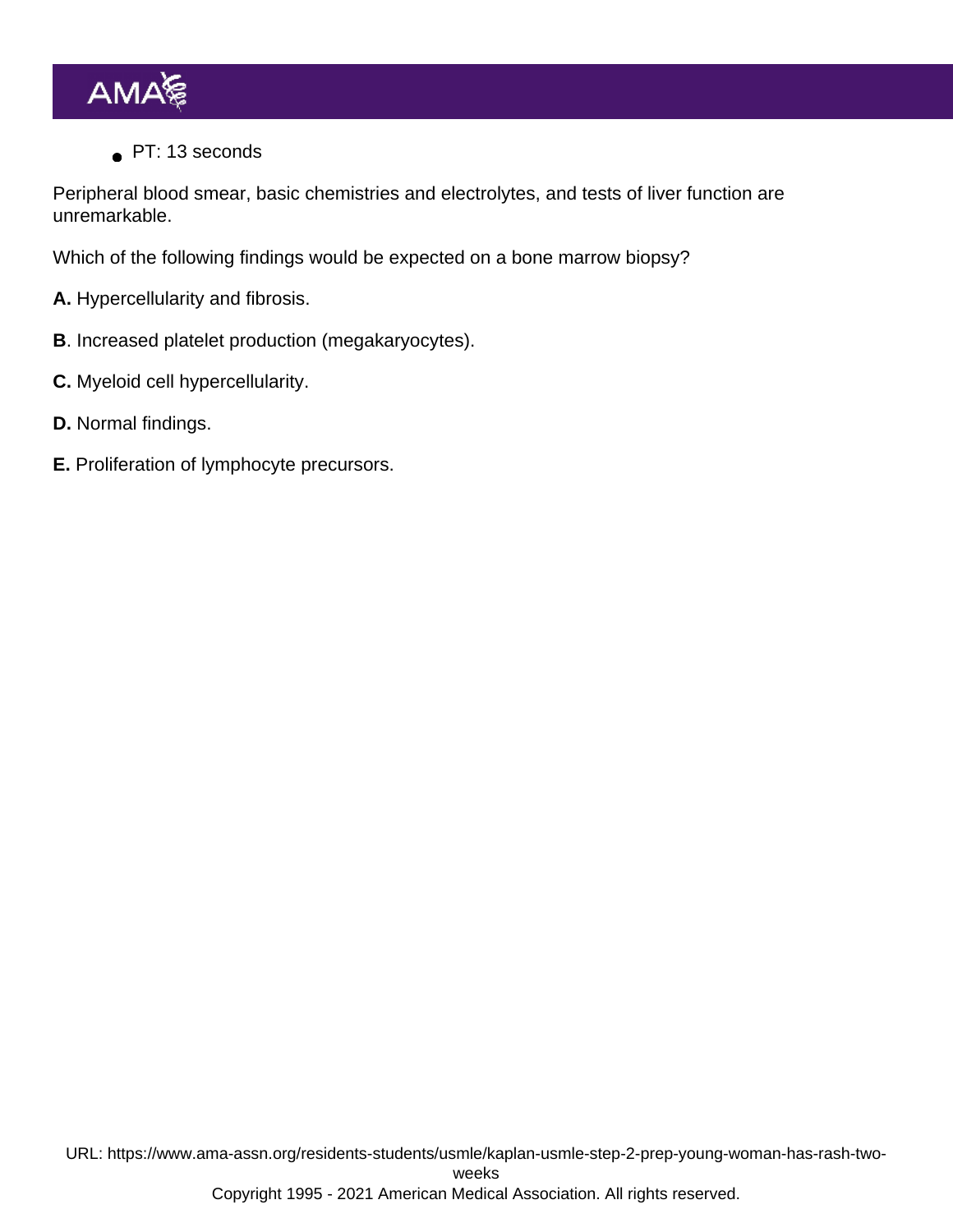The correct answer is B.

# Kaplan Medical explains why

Immune thrombocytopenia (ITP) is a diagnosis of exclusion that presents with petechiae, mucosal bleeding, and isolated thrombocytopenia. Bone marrow biopsy shows an increase in megakaryocytes in response to low platelet counts secondary to destruction via autoantibodies.

#### Why the other answers are wrong

Choice A: Hypercellularity and fibrosis are typically seen in myelofibrosis, a condition where all cell lines are depleted. It is considered a myeloproliferative disorder and typically is seen in patients over 60 years.

Choice C: Myeloid cell hypercellularity would be expected to be seen in chronic myelogenous leukemia, in which case a markedly elevated leukocyte count would be present.

Choice D: If the bone marrow biopsy were normal there would be a concern for decreased platelet production, which, in isolation, would be extremely rare.

Choice E: The proliferation of lymphocyte precursors would be seen in chronic lymphocytic leukemia, which would also present with a high leukocyte count.

#### Tips to remember

Immune thrombocytopenia is characterized by petechiae, gingival bleeding, epistaxis, easy bruising, and an isolated decrease in platelet count without signs or symptoms of systemic

URL: [https://www.ama-assn.org/residents-students/usmle/kaplan-usmle-step-2-prep-young-woman-has-rash-two-](https://www.ama-assn.org/residents-students/usmle/kaplan-usmle-step-2-prep-young-woman-has-rash-two-weeks)

[weeks](https://www.ama-assn.org/residents-students/usmle/kaplan-usmle-step-2-prep-young-woman-has-rash-two-weeks)